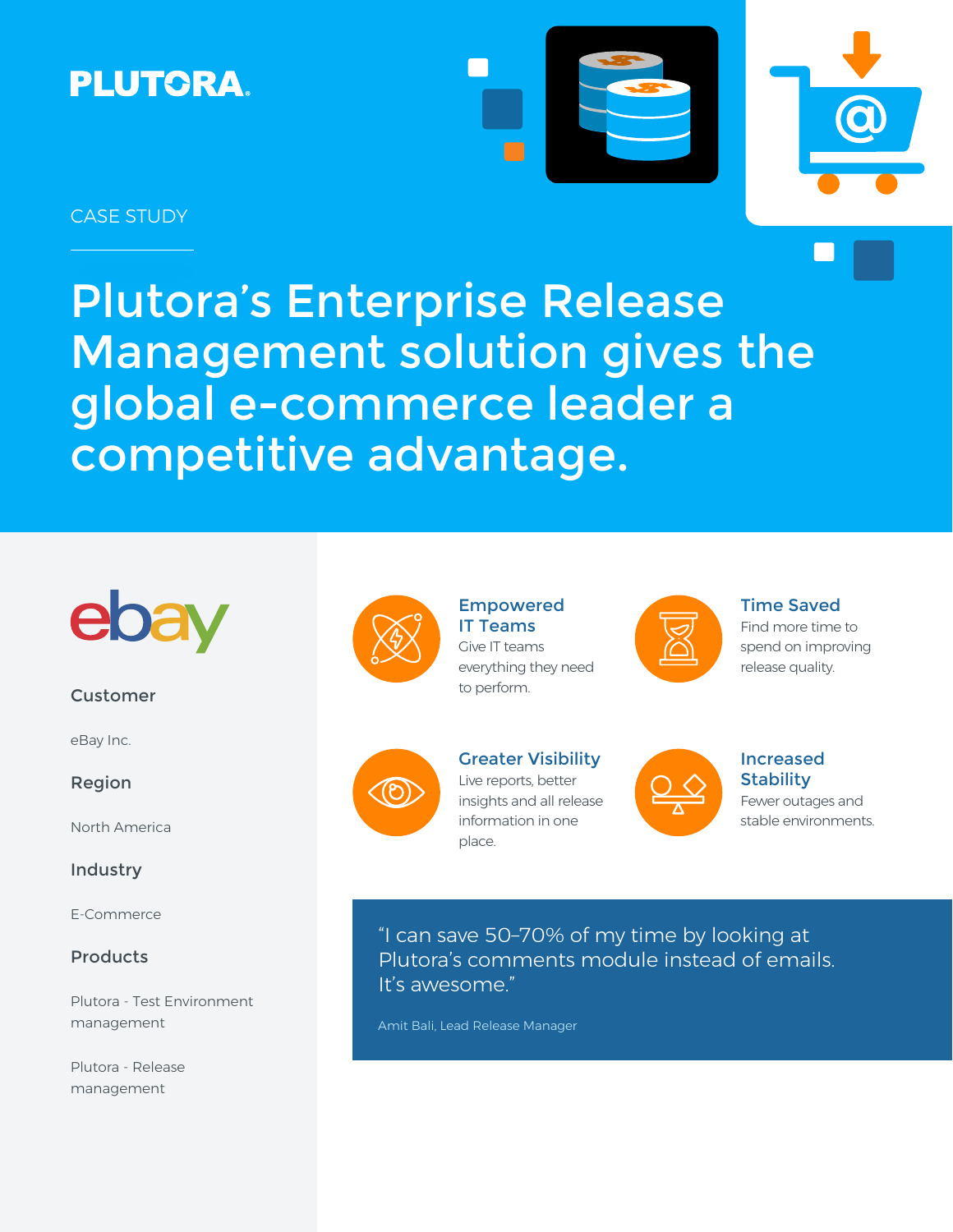## Sharepoint Wasn't Working

Before Plutora, eBay used SharePoint for almost three years.

"We used a basic SharePoint form to capture data," says Bali. "We couldn't view environment conflicts, or see how releases impacted on systems."

"It was almost chaos," says Vermes.

"We used Excel to figure out our KPIs," says Bali. "We used a lot of manual processes and it was time consuming and unproductive. Plutora gives eBay live metrics, and I can duplicate a new release from an old one and drastically reduce the work. That simply wasn't possible with SharePoint, it was not the right tool."

## Plutora's Success

eBay offers Plutora to a wide user base, including Project Managers, Technical Leads, and support personnel.

"Plutora lets all our people use a single release management platform," says Bali. "I make sure our IT teams are giving me everything I need to approve their releases and I reach out to IT teams every day. Plutora is good for IT team interaction. My 5 GB email inbox used to be flooded with emails, but now we use comments in Plutora instead."

Plutora has streamlined the way eBay works. "Let's say a release is coming," says Bali. "All our IT teams are working on different activities. We use Plutora to give them the milestones, activities and criteria they need. This way, nothing becomes a bottleneck. We now have time to review, direct or guide IT teams to improve the quality of our releases."

"The adoption ratio has increased 300% in the last three months," says Bali. "This shows the success of Plutora."

"For me, the biggest benefit of Plutora is that we haven't had any big production system incidents since we started using it. We used to have a lot of outages. As we are responsible for all the Internet applications, including Finance, HR, our intranet and all the reporting, no outages mean our employees can work without interruption. It is a huge gain."

## Key Highlights

#### Company

eBay is an American multinational corporation and e-commerce company providing consumerto-consumer and business-toconsumer sales services via the Internet. With over 162 million active buyers and 800 million live listings, eBay is a multibillion-dollar business, with operations in over 30 countries.

### The Office of the Chief Information Officer (OCIO)

"The Office of the Chief Information Officer (OCIO) is the heart of eBay," says Amit Bali, Lead Release Manager.

The OCIO's mission: Innovate and execute solutions which accelerate and support eBay's global technology needs in a safe and stable corporate environment.

"We are the gatekeepers of the production system," adds Andras Vermes, Senior Manager, Quality and Release Services. "We support all the IT teams so they can move their projects and initiatives into production."